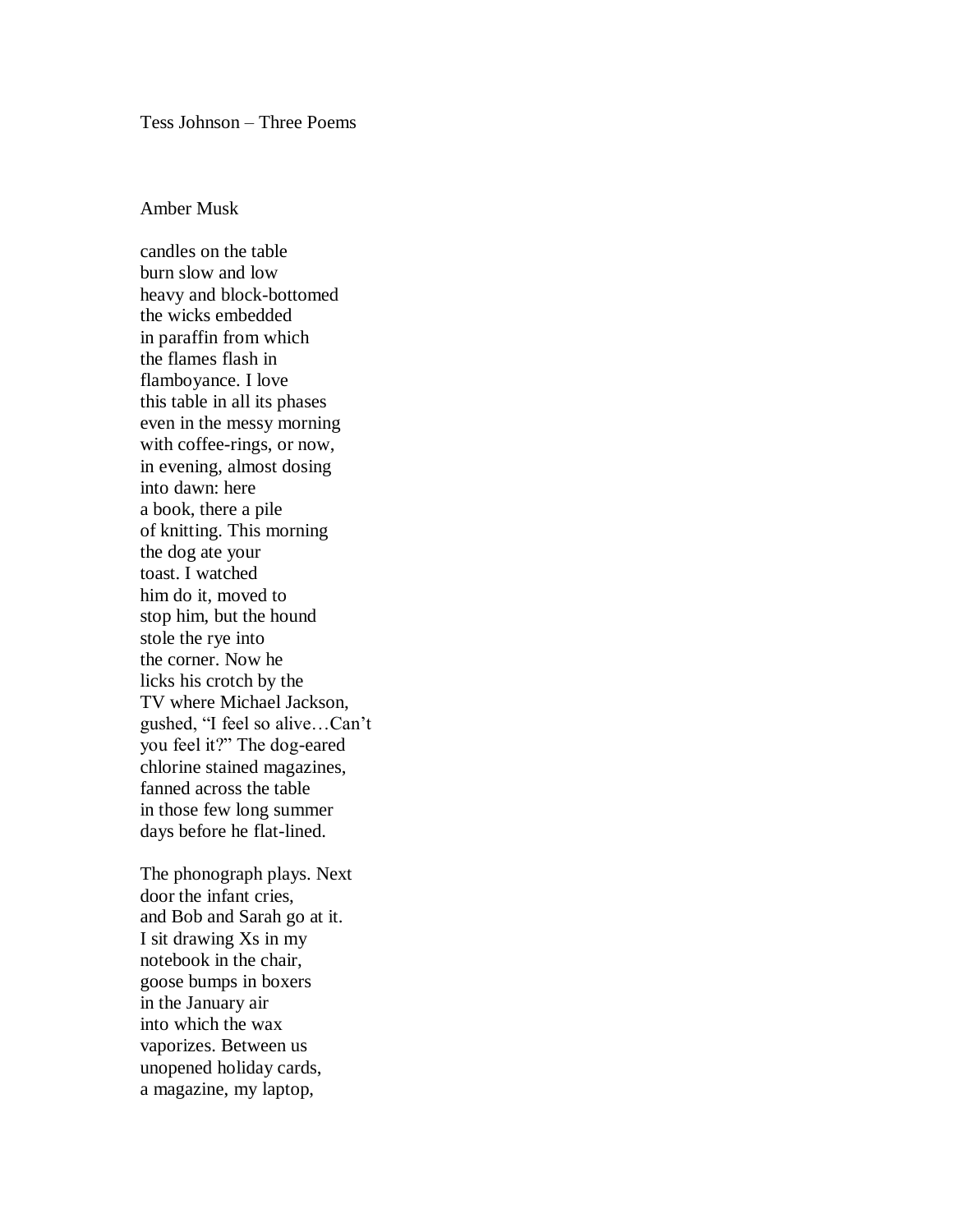your smokes. Beside us the lights we strung up glow. Stockings hang, so much to celebrate, and I can't shake the thought of MJ's bursting heart, his last groggy breaths. It'll soon leave me: what is there I have not lost? Or will some day lose: this table, the winter draft, you— even the scent, Amber Musk.

*Howlin' Wolf* 

Bottleneck. Stag Antler. Buffalo Horn. He slides the hollowed bone down nickel wrapped strings. Mornings he smokes a Marlboro out the back of his father's trailer. He falls asleep

> humming tunes from his favorite album,

*Muddy Waters:*

 *King Bee* Nights he drives down Moody Street in the blue pickup he won in Reno when he toured with The Blue Man Group. He talks like he's from nowhere

 Georgia, Boston, Los Angeles, Every

saloon up and back

Route 66.

 He papers his windows with unfinished song lyrics, *My Pen Won't Write No More*. On weekdays he works the smoker

at Blue Ribbon. In the dark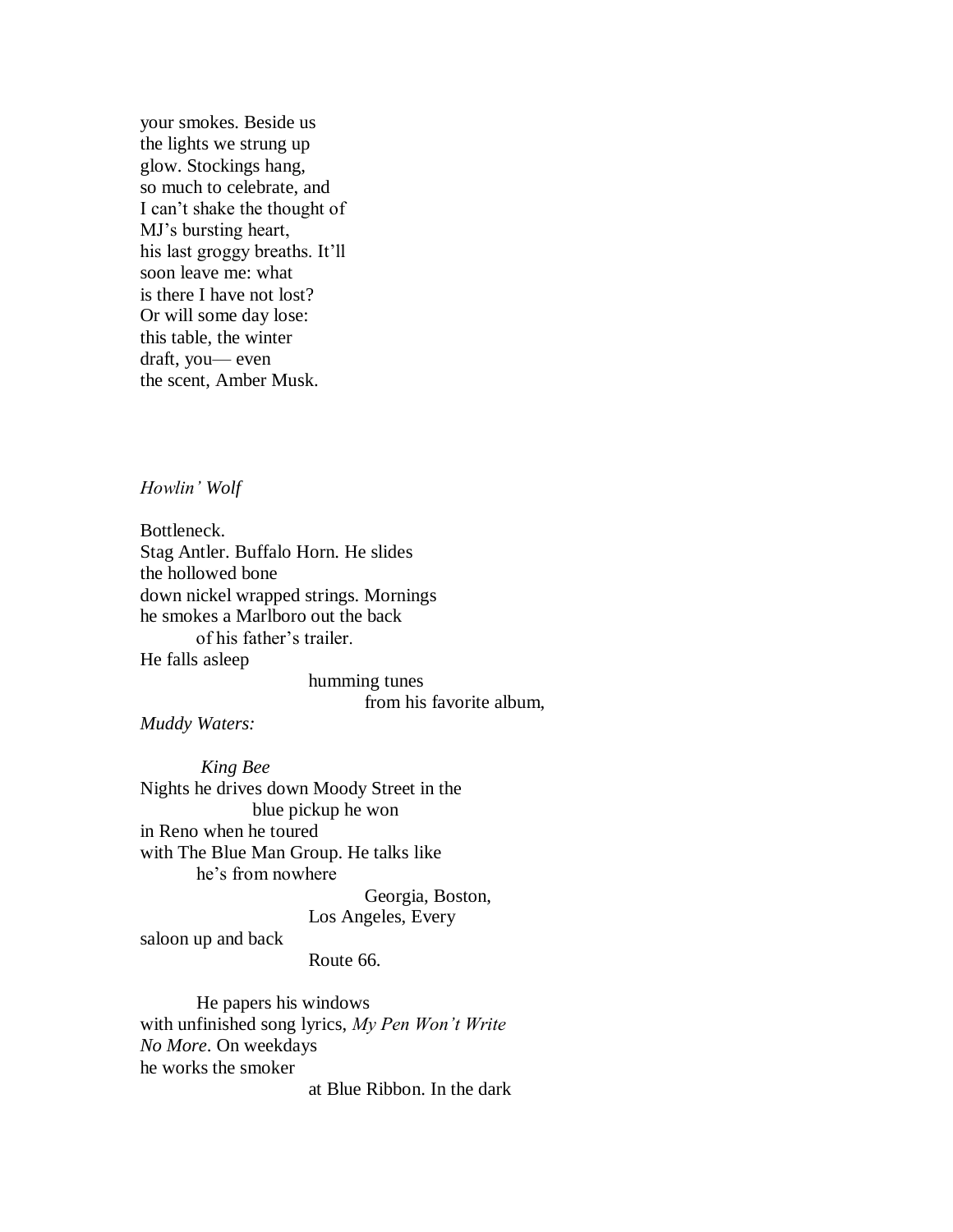## of his bedroom I memorize his profile. Once

after a party he let a hobo clean

his apartment in return for the empties. On the first he collects from the renters. The proceeds buy scratch tickets, gas, guitars. Les Paul. Martin. Fender. Gibson. Taylor.

> He sings to me so tenderly. His fingers: *Drive My Blues Away…*

*(Little Anna Mae)* He bought three dog tags from an Indian, carved his band name in the silver. Yesterday he painted his father's trailer: sanded filled and slicked over the flaking paint chips. Backstage he tucks his suit pants into snakeskin boots.

 *My Home is on the Delta*. Scars are cowboy tattoos with stories. *Rambling Man*. When he pulls me to him the metal is hot across my chest.

Lovely Thing

Lola now lives alone but I lived with her two claustrophobic

years and dream of her in broken REM cycles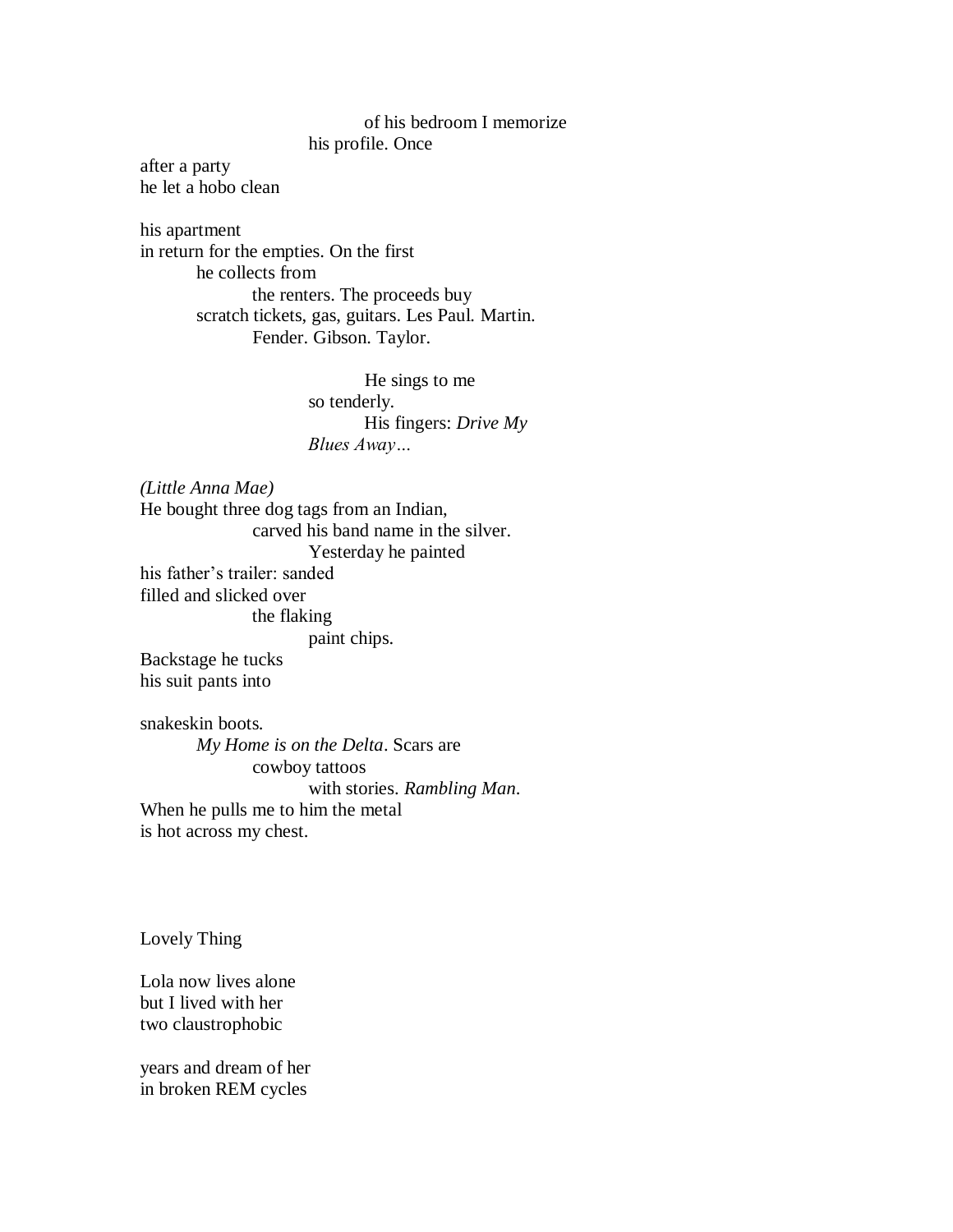that desperate

insomniac pops Klonopin and Xanax like candied nut mix

that weighs on her nervous system and turns her into a waking bunch of jitters

passing most nights in the bathtub the porcelain surprisingly

warm but then again the water is steaming up the mirrors

and steam is rising and isn't it swell to be sweltering

she's got a real chemical (psh!) dependency that makes her act up and upset

the vase on her way to the icebox where things are slow and smooth and slippery

where she may wander in search of a cold breath her hair limping along

the caddy until the frost reveals god god she could use some rest

and he carries her blinking and breathing lovely thing

an ice tray that winks diamonds that cracks a smile as she does a living lovely thing